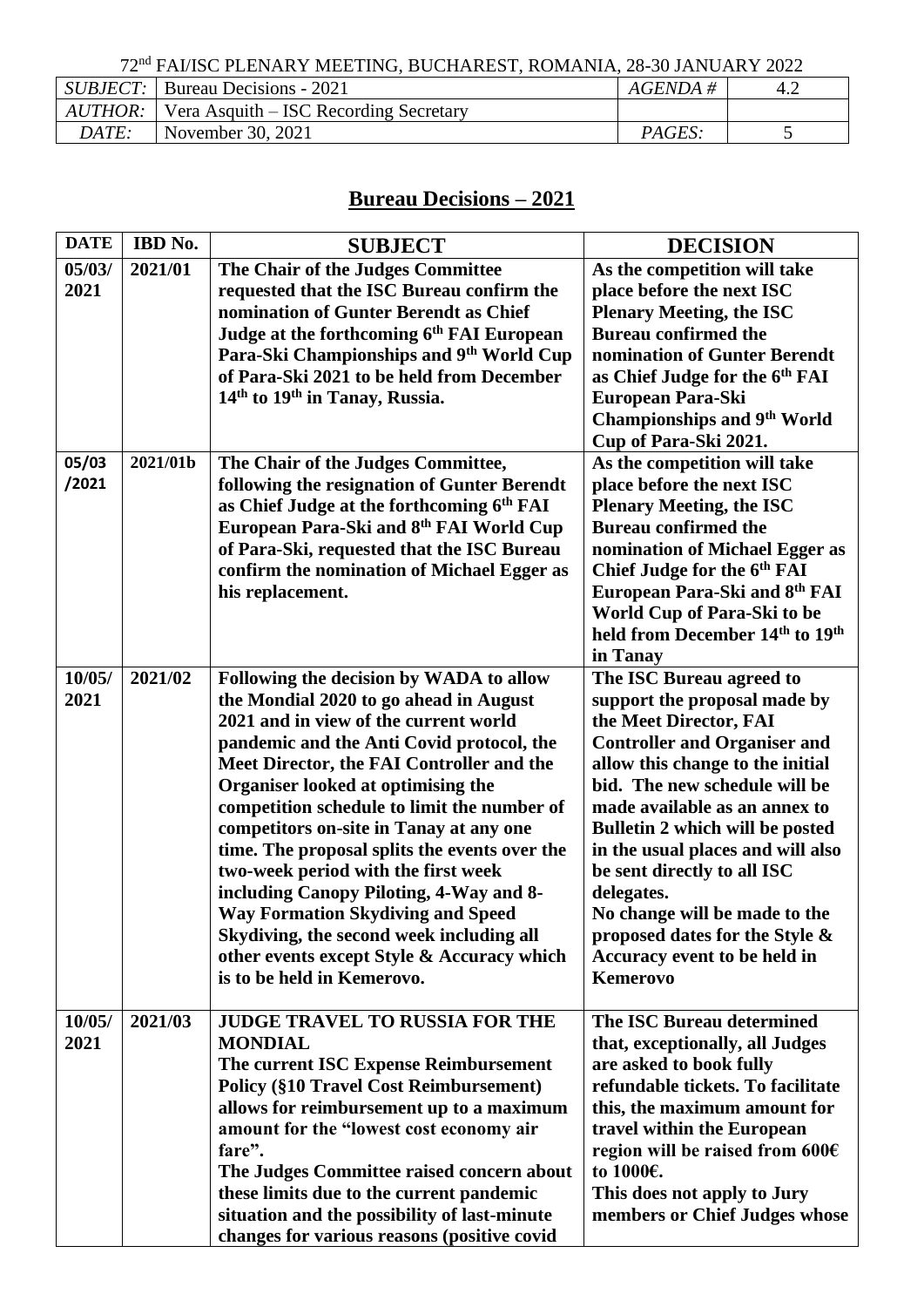|       | <i>SUBJECT</i> : Bureau Decisions - 2021         | $AGENDA \#$ |  |
|-------|--------------------------------------------------|-------------|--|
|       | $AUTHOR:$ Vera Asquith – ISC Recording Secretary |             |  |
| DATE: | November 30, 2021                                | PAGES:      |  |

|                |         | testing, flight changes, immigration rules, et<br>al).                                                                                                                                                                                                                                                                                                                                                                                                                                                                                                                                                                                                                                                                                                                                                                                                                                                                                                                                                                                                                                                                                           | costs are covered by the<br>Organiser for this event.                                                                                                                                                                                                                                                                                                                                                                                                                                                                                                                                                                                                                                                                                                                                                                        |
|----------------|---------|--------------------------------------------------------------------------------------------------------------------------------------------------------------------------------------------------------------------------------------------------------------------------------------------------------------------------------------------------------------------------------------------------------------------------------------------------------------------------------------------------------------------------------------------------------------------------------------------------------------------------------------------------------------------------------------------------------------------------------------------------------------------------------------------------------------------------------------------------------------------------------------------------------------------------------------------------------------------------------------------------------------------------------------------------------------------------------------------------------------------------------------------------|------------------------------------------------------------------------------------------------------------------------------------------------------------------------------------------------------------------------------------------------------------------------------------------------------------------------------------------------------------------------------------------------------------------------------------------------------------------------------------------------------------------------------------------------------------------------------------------------------------------------------------------------------------------------------------------------------------------------------------------------------------------------------------------------------------------------------|
| 10/05/<br>2021 | 2021/04 | <b>CANOPY FORMATION 4-WAY</b><br><b>SEQUENTIAL</b><br>The number of pre-registered entrants to<br>this event is less than four teams. SC5 4.10<br>(1) indicates that if less than four teams<br>intend to enter then the event will be<br>cancelled.                                                                                                                                                                                                                                                                                                                                                                                                                                                                                                                                                                                                                                                                                                                                                                                                                                                                                             | The ISC Bureau took note of<br>the situation and confirmed that<br>SC5 4.10 (1) will apply and that,<br>consequently, the Canopy<br><b>Formation 4-Way Sequential</b><br>World Championship will not<br>take place. The CF Committee<br>will consider submitting for<br>approval to the 2022 Plenary<br>the removal of this event from<br>the Competition Rules.                                                                                                                                                                                                                                                                                                                                                                                                                                                             |
| 10/05<br>/2021 | 2021/05 | Mark Szulmayer from Australia, member of<br>the Tanay Jury at the Mondial 2020 in<br>August 2021 is no longer able to attend the<br>event due to government travel restrictions.<br>The planned replacement, Barb Davies, is no<br>longer available. Alberto Martin<br>Paracuellos is proposed by 1 <sup>st</sup> Vice<br>President, Elisabet Mikaelsson, as a<br>replacement.                                                                                                                                                                                                                                                                                                                                                                                                                                                                                                                                                                                                                                                                                                                                                                   | The ISC Bureau accepts the<br>replacement of Mark Szulmayer<br>by Alberto Martin Paracuellos<br>and thanks him for stepping in.                                                                                                                                                                                                                                                                                                                                                                                                                                                                                                                                                                                                                                                                                              |
| 20/05/<br>2021 | 2021/06 | The Judges Committee requested an IBD be<br>taken to cover the ambiguity in SC5 Chapter<br>6 regarding replacing judges unable to<br>attend the Mondial in Russia.<br>The annual list needs to be approved by the<br>Plenary (6.3.2.) but newly qualified judges<br>may be added upon qualification $(6.2.1.(5)).$<br>It is not stated that Plenary approval is<br>needed for these additions to be valid.<br>6.6.6.(2) allows a CJ to replace a Judge<br>unable to attend by an available judge but<br>does not indicate from what list that judge<br>should come (nomination list or annual list).<br>$6.6.6(3)$ gives the process should there be<br>insufficient judges. Such replacements<br>should come from the current list of judges<br>(6.3.1.) which includes NEW judges or from<br>any FAI Skydiving judges present on site.<br>Since this requires Jury approval, it can be<br>presumed that this process only applies once<br>the Jury has convened immediately prior to<br>the competition start.<br>The situation caused by COVID and the<br>difficulty for some Judges to travel means<br>that a number of replacements will be | The ISC Bureau, having gone<br>through the rules confirms that<br>the Chief Judge may select any<br>available Judge from the<br>current list of FAI Skydiving<br>Judges (6.3.1.) including those<br>that have been added since the<br>last Plenary due to their recent<br>qualification. This confirmation<br>replaces any need for Plenary<br>approval.<br>No mention in the rules<br>indicates that priority should be<br>given to those on the initial<br><b>Nomination List (in this case</b><br>dated December 2019) so the CJ<br>is free to select any available,<br>duly qualified judge(s) of their<br>choice.<br>The ISC Bureau requests that<br>the Judges Committee review<br>this process and update Chapter<br>6 and determine whether Jury<br>approval is needed considering<br>that Plenary approval is never |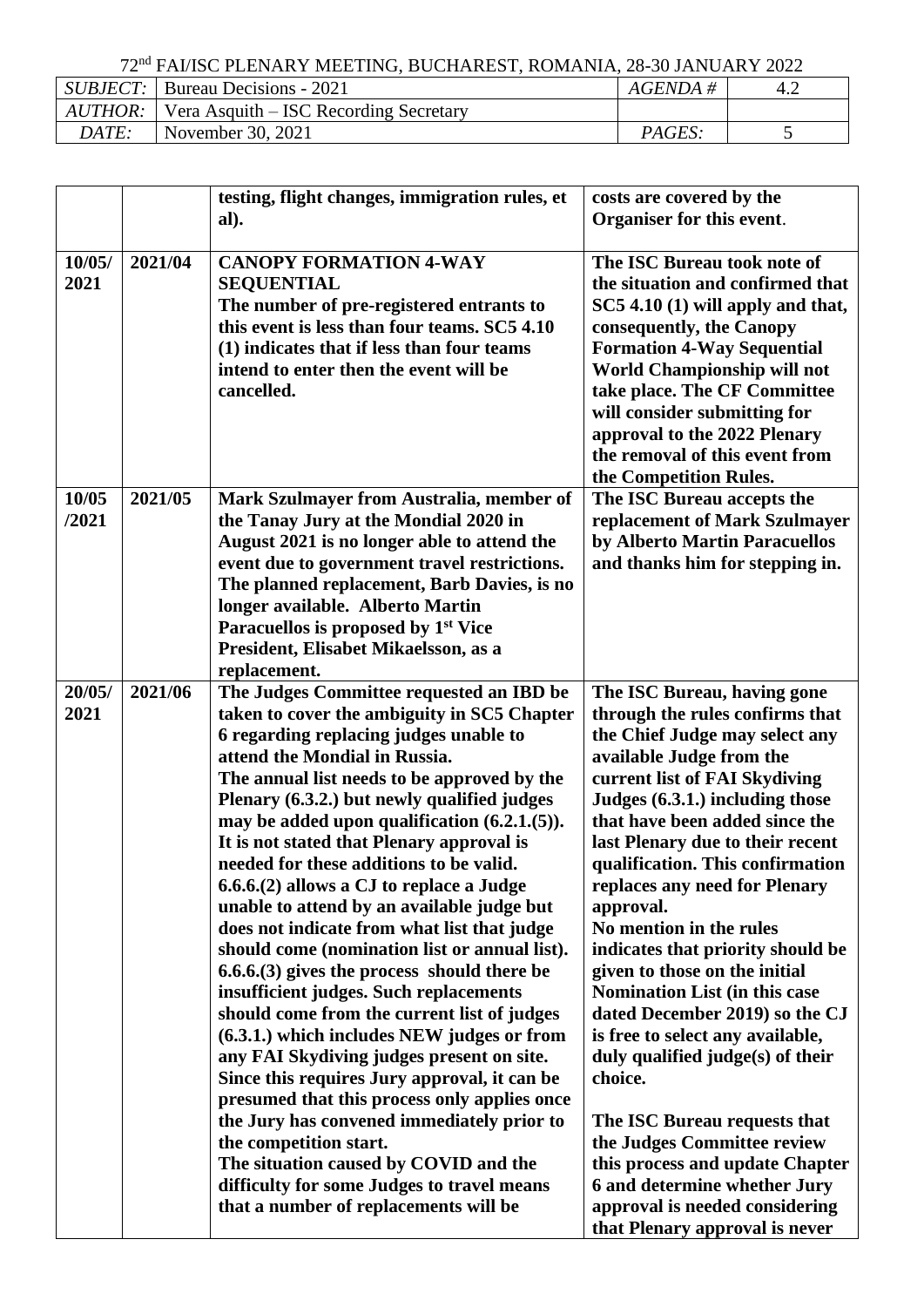|       | $SUBJECT$ : Bureau Decisions - 2021              | <i>AGENDA</i> # |  |
|-------|--------------------------------------------------|-----------------|--|
|       | $AUTHOR:$ Vera Asquith – ISC Recording Secretary |                 |  |
| DATE: | November 30, 2021                                | <i>PAGES:</i>   |  |

| 21/05/         | 2021/07 | necessary, the Judges Committee has asked<br>for clarity.<br>Following the resignation of Rina Gallo as                                                                                                                                                                                                                                                                                                                                                                                                                                                                                                                                                                                                                                                                                                                                                                                                                                                                            | given to selected Panels, only to<br>CJs and this process may occur<br>before a Jury is convened.<br>As the competition will take                                                                                                                                                                                                                                                                                                                                                      |
|----------------|---------|------------------------------------------------------------------------------------------------------------------------------------------------------------------------------------------------------------------------------------------------------------------------------------------------------------------------------------------------------------------------------------------------------------------------------------------------------------------------------------------------------------------------------------------------------------------------------------------------------------------------------------------------------------------------------------------------------------------------------------------------------------------------------------------------------------------------------------------------------------------------------------------------------------------------------------------------------------------------------------|----------------------------------------------------------------------------------------------------------------------------------------------------------------------------------------------------------------------------------------------------------------------------------------------------------------------------------------------------------------------------------------------------------------------------------------------------------------------------------------|
| 2021           |         | Chief Judge for the 24th FAI World<br><b>Championship of Formation Skydiving to be</b><br>held during the forthcoming Skydiving<br>Mondial, Tanay, Russia, the Chair of the<br>Judges Committee requested that the ISC<br>Bureau confirm the nomination of Wolfgang<br>Duller as her replacement.                                                                                                                                                                                                                                                                                                                                                                                                                                                                                                                                                                                                                                                                                  | place before the next ISC<br><b>Plenary Meeting therefore</b><br>preventing Plenary approval,<br>the ISC Bureau confirmed the<br>nomination of Wolfgang Duller<br>as Chief Judge for 24th FAI<br><b>World Championship of</b><br><b>Formation Skydiving.</b>                                                                                                                                                                                                                           |
| 09/06/<br>2021 | 2021/08 | Section 5, point 6.4<br>Judges qualified to judge at FCEs are<br>designated in the list of FAI Skydiving<br>Judges as being Category 1. In order to<br>qualify for nomination/selection to judge at<br>an FCE, an FAI Skydiving Judge must in<br>the two calendar years preceding the<br>calendar year in which the event is being<br>held have successfully passed an ISC<br>approved evaluation, or have served as a<br>Judge in the relevant discipline in any<br>capacity (other than Assistant to the CJ) at<br>an FCE or, have served as CJT at an official<br><b>ISC Judges' Training Course approved by</b><br>the ISC Judge Training Course<br>Coordinator. For Judges who served at an<br>FCE or did an evaluation or Judges'<br>Training Course in 2019 their rating will<br>expire in December 2021.<br>Since there were no competitions or<br><b>Training Courses in 2020 the Judges</b><br>Committee requests that the rating would be<br>valid until December 2022. | The ISC Bureau agreed to this<br>change. For Judges who served<br>at an FCE or did an evaluation<br>or Judges' Training Course in<br>2019 their Category 1 rating<br>will be valid until December<br>2022.                                                                                                                                                                                                                                                                             |
| 02/07/<br>2021 | 2021/09 | PCR TEST FOR ENTRY TO RUSSIA FOR<br><b>FAI JUDGES AND JURY MEMBERS</b><br>A negative PCR test must be taken within 72<br>hours prior to the arrival time in Russia.<br>This is mandatory. Currently the ISC<br><b>Expense Reimbursement Policy does not</b><br>cover such matters and the question was<br>raised as to whether any related cost could<br>be reimbursed.                                                                                                                                                                                                                                                                                                                                                                                                                                                                                                                                                                                                            | The ISC Bureau decided on an<br>exceptional basis for 2021 only,<br>(which includes the Para-Ski<br>WC competition in December if<br>the test is still mandatory), to<br>reimburse for the selected FAI<br><b>Judges and Jury Members any</b><br>costs related to the mandatory<br><b>PCR</b> test to enter Russia.<br>Reimbursement will be made on<br>proof of payment (receipt)<br>including the date on which the<br>test was conducted, and a copy<br>of the PCR document issued. |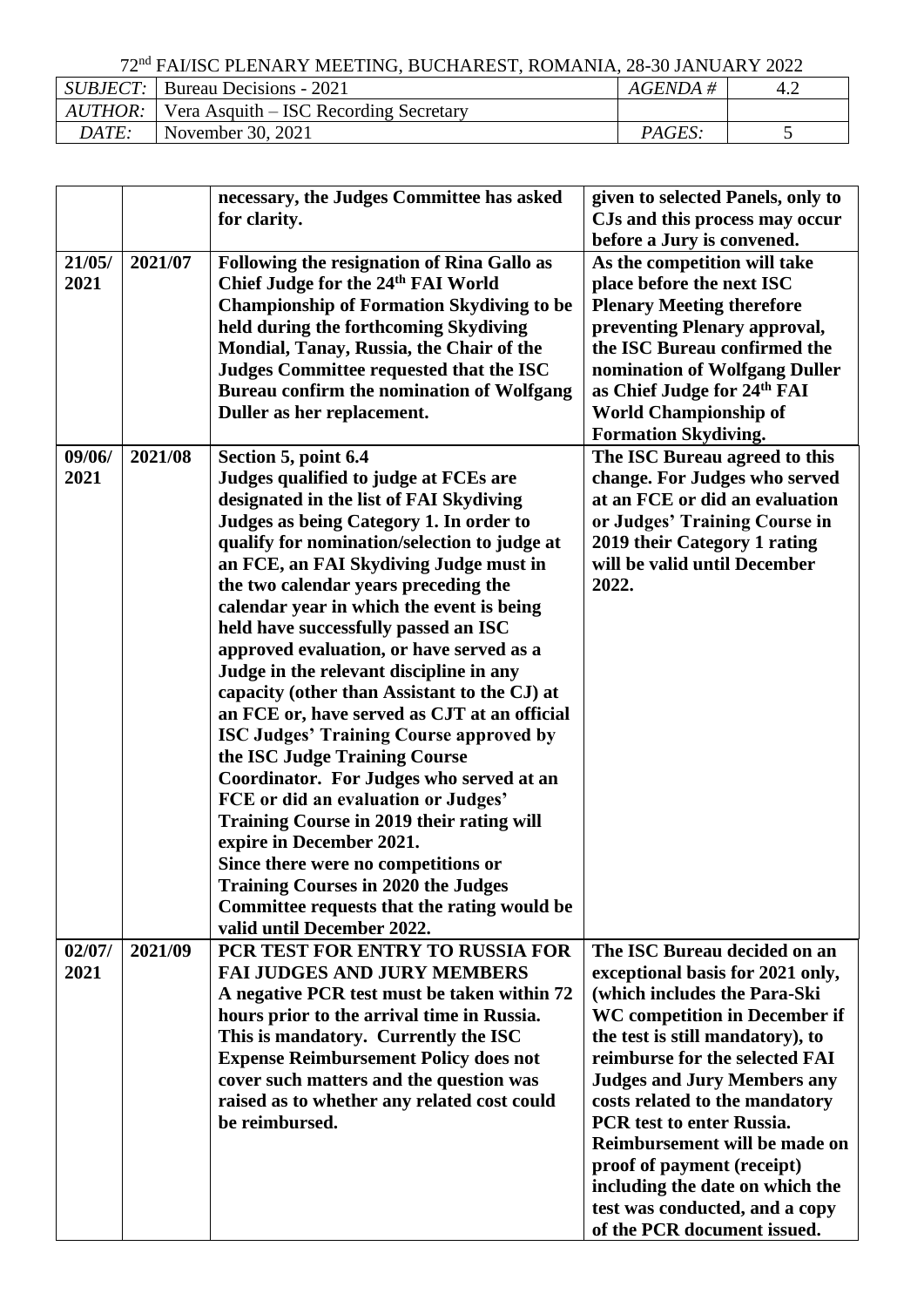|       | <i>SUBJECT</i> : Bureau Decisions - 2021                     | $AGENDA \#$   | 4.2 |
|-------|--------------------------------------------------------------|---------------|-----|
|       | $\mid$ AUTHOR: $\mid$ Vera Asquith – ISC Recording Secretary |               |     |
| DATE: | November 30, 2021                                            | <i>PAGES:</i> |     |

| 5/07   | 2021/10 | <b>OFFICIALS REPLACEMENT</b>                                         | The IPC bureau agreed for                                          |
|--------|---------|----------------------------------------------------------------------|--------------------------------------------------------------------|
| /2021  |         | For personal reasons Dr Rainer (Exi) Hoenle                          | <b>Alberto Martin Paracuellos to</b>                               |
|        |         | has had to resign from the position of FAI                           | be released from his position of                                   |
|        |         | <b>Controller. He will however continue to</b>                       | Juror and he has accepted to                                       |
|        |         | carry out some of the tasks from home i.e.                           | take on the role of FAI                                            |
|        |         | verification of FAI Sporting Licences. It is                         | <b>Controller. His replacement as</b>                              |
|        |         | necessary to find a replacement.                                     | Juror will be as follows: Gillian                                  |
|        |         |                                                                      | Rayner, present on site, will                                      |
|        |         |                                                                      | replace him in week one and                                        |
|        |         |                                                                      | Doris Merz, also present in                                        |
|        |         |                                                                      | Russia, will stay on an                                            |
|        |         |                                                                      | additional week and replace                                        |
|        |         |                                                                      | Alberto in week two. Our                                           |
|        |         |                                                                      | sincere thanks to everyone for                                     |
|        |         |                                                                      | their cooperation in solving this                                  |
|        |         |                                                                      | matter with limited additional                                     |
|        |         |                                                                      | cost.                                                              |
| 02/08/ | 2021/11 | <b>ANTI COVID-19 PROTOCOL -</b>                                      | The ISC Bureau together with                                       |
| 2021   |         | MONDIAL 2020 August 2021<br>The Mondial Organiser has issued an Anti | the Organiser and the FAI                                          |
|        |         | <b>COVID Guideline for the Mondial 2020 that</b>                     | <b>Controller considering the</b><br>seriousness of the matter and |
|        |         | was published with Bulletin #2 V.2. The                              | the duty of care we have                                           |
|        |         | content will also be referred to in the                              | towards all participants decided                                   |
|        |         | <b>Opening Ceremony, competitor briefings</b>                        | that the following process would                                   |
|        |         | and Judge Seminars. The application of this                          | apply:                                                             |
|        |         | Guideline is mandatory and must be                                   |                                                                    |
|        |         | adhered to by all the participants at the                            | Any offence observed must be                                       |
|        |         | <b>Mondial.</b>                                                      | immediately reported to the                                        |
|        |         |                                                                      | Jury or the FAI Controller. The                                    |
|        |         | The question raised concerns sanctions in                            | first offence will be subject to a                                 |
|        |         | case of non-adherence by any participant.                            | warning issued by the Jury. The                                    |
|        |         |                                                                      | warning will be communicated                                       |
|        |         |                                                                      | to the Head of Delegation or the                                   |
|        |         |                                                                      | relevant Chief Judge. A second                                     |
|        |         |                                                                      | offence will be sanctioned by                                      |
|        |         |                                                                      | disqualification from the<br>competition for an offending          |
|        |         |                                                                      | competitor or member of a                                          |
|        |         |                                                                      | national delegation. In the case                                   |
|        |         |                                                                      | of a Judge, after consultation                                     |
|        |         |                                                                      | with the Chief Judge, the Judge                                    |
|        |         |                                                                      | may be removed from the panel.                                     |
|        |         |                                                                      | Offenders will be sent home at                                     |
|        |         |                                                                      | the earliest opportunity.                                          |
|        |         |                                                                      |                                                                    |
| 02/08/ | 2021/12 | <b>COMPETITION CALENDAR</b>                                          | Revised bids for all 2022 and                                      |
| 2021   |         | In accordance with the Plenary Decision                              | 2023 competitions have been                                        |
|        |         | here:                                                                | received. All have been                                            |
|        |         |                                                                      | approved by the ISC Bureau                                         |